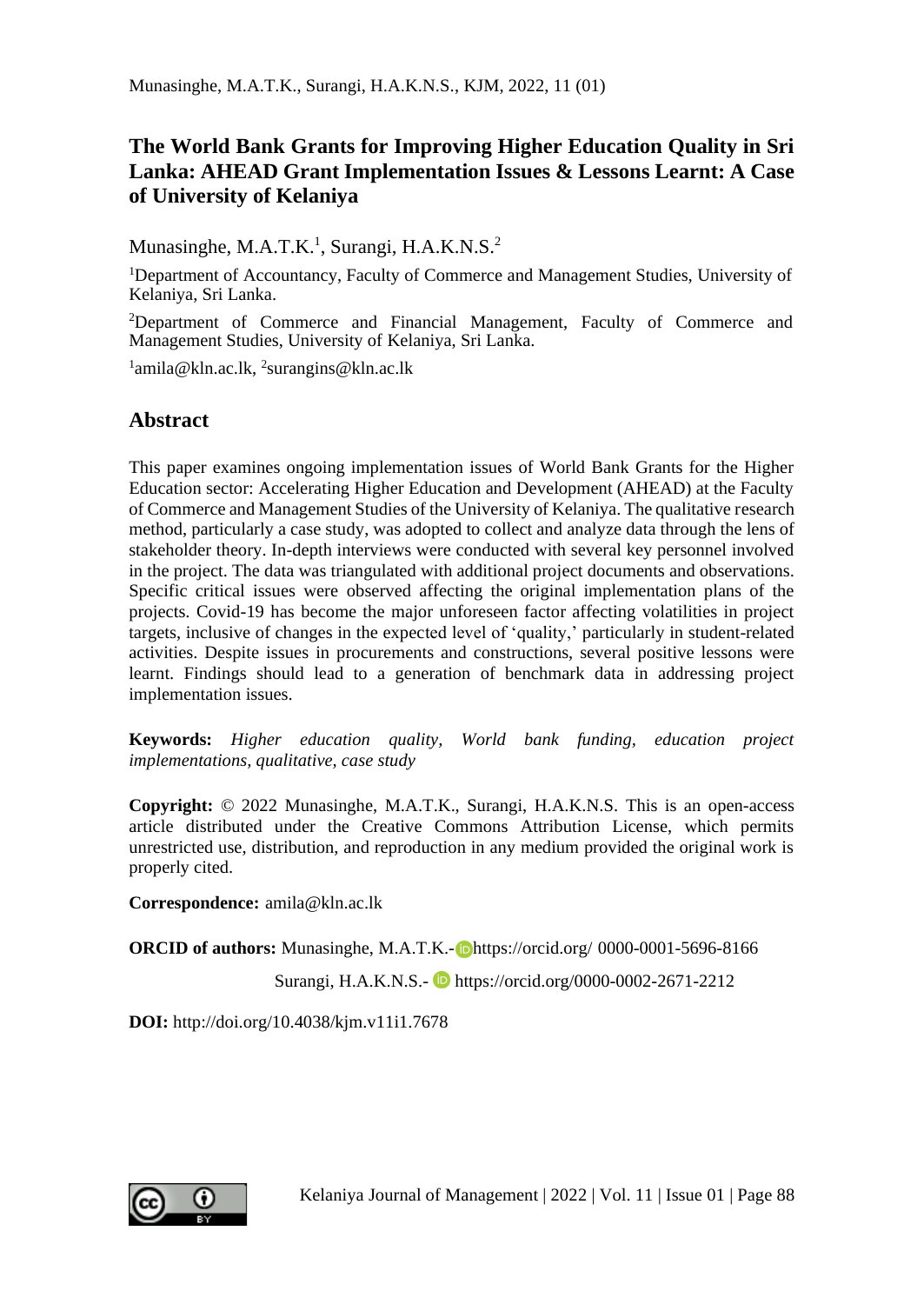### **Introduction**

The World Bank offers low-interest loans, zero to low-interest credits, and grants to developing countries like Sri Lanka. It provides a wide range of investments in education, health, public administration, infrastructure, financial and private sector development, agriculture, and environmental and natural resource management. With the current economic trends, investments toward higher education projects are happening in large amounts. However, the inherent characteristics of these projects include a higher level of risk and uncertainty, claiming an underutilization of the funds (Wickramasinghe, 2018, World Bank, 2018). Despite more than a quarter of a century of rigorous experience with project investment, international funding institutions and ministries of less developed countries, including Sri Lanka, still face serious project implementation problems (Filho et al., 2018, World Bank, 2010, Psacharopoulos and Patrinos (2018). Many are due directly to unproductive planning and management (Filho et al., 2018). Analysts have found that most developing countries simply do not have the adequate institutional capacity or trained personnel to plan and implement projects effectively (Mukhwana, 2017 Psacharopoulos, and Patrinos, 2018). Moreover, findings revealed that a significant limitation in implementing projects and programs and operating them upon successful completion is not financial resources but administrative capacity (World bank, 2010).

The Government of Sri Lanka, with the support of the World Bank, introduced two projects to address some issues in the recent past, namely, the Improving Relevance and Quality of Undergraduate Education project 2003-2009 and Higher Education for the Twenty-First Century project 2011-2015. The Improving Relevance and Quality of Undergraduate Education Project 2003- 2009

is the World Bank's first contribution to the country's higher education sector. The project wanted to make attitudinal changes in the higher education system, particularly to bring about more significant accountability through quality assurance mechanisms and link funding to performance through the competitive funding systems by implementing different initiatives (World Bank, 2010). These two projects implemented so far have shown favorable paybacks making higher education institutions innovative, responsive, integrated, and engaged compared to the past (Wickramasighe, 2018). In addition, findings show that no significant procurement issues were found during implementation. However, the mid-term review missionrelated IRQUE identified some general and specific problems, such as low review thresholds and agreed time-bound mitigating actions after the mid-term review (World bank, 2010). However, as stated by the World Bank (2010), the development interventions supported by the Higher Education for the Twenty-First Century project 2011-2015 follow international best practices from the Bank's engagement in higher education in many countries worldwide. Moreover, the project builds upon the lessons learnt from International Development Association's past education interventions in Sri Lanka (World Bank, 2010). Therefore, it can be claimed that future such projects may lead to identifying a distinctively Sri Lankan path that better suits are creating values needed for a particular industry.

As early literature reveals, impact studies of foreign funding have mainly focused on funding projects by the IMF and include diverse development projects in developing countries. This external financing was an option for those countries; due to persistent problems such as lower public investment, budget deficits, and depreciation of the exchange rates, those funding have no longer become an option but a means to manage

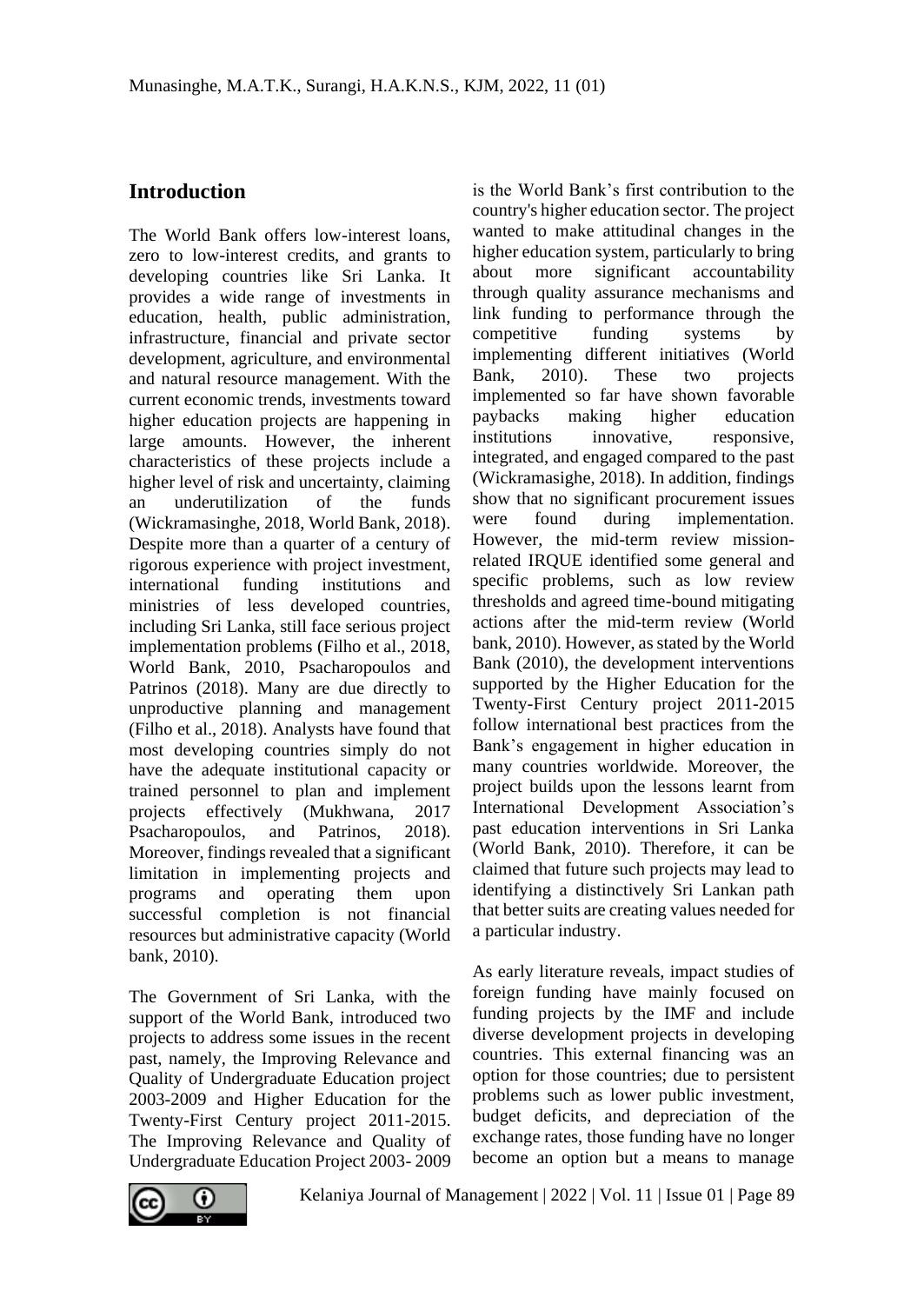macro-economic variables (Conway, 1994). Similarly, the World Bank project funding has been made available to countries like Nigeria as a non-public source of financing supporting agricultural extension service projects (Michael and Ifemoa, 2020). However, countries like India have obtained the Word bank's support for controlling health hazards, e.g., for the Malaria controlling program implemented from 1997 to 2005 (Patil and Kumar, 2010) and similarly for solar power projects by India, Indonesia, Sri Lanka. The Word bank has conducted studies to understand what lessons they can learn from such funding experiences to grant further projects and policy recommendations (Miller and Hoper, 2000). According to Jones (1997), the World Bank initiated education development projects in 1962. However, such projects for many lowincome earning countries have only become prominent since 2008. The World Bank has become the dominant funding body (Mundy and Verger, 2015) and an influencer in education policies in those countries (Nancy, 2001). Despite the above facts, there is limited literature on the review and impact of funding projects for education, notably higher education.

Studies on those foreign-funded projects reveal operational issues in the local context where they are implemented. For instance, those funding bodies have not been concerned about regional challenges and adoption difficulties. Thus, what matters is not the amount of funding granted but how those projects have been implemented, monitored, and evaluated. Therefore, researchers call for studies to reveal issues at the level of implementation in the fields, local resistances, and challenges to enable understanding of the level of adoption and real consequences in the local context (Patil and Kumar, 2011; Michael and Ifemoa, 2020).

The University of Kelaniya (UOK) currently implements several World Bank projects at both the levels of departments and faculties. However, compared with other fund-winning

tier-one universities, the UOK has been highlighted as a low fund utilizer during its ongoing initial phases of project implementations. Accordingly, the research problem is: Why has the UOK become a common fund utilizer compared to other universities? Therefore, the study focuses on the challenges faced when finding implementation issues to achieve the AHEAD (Accelerating Higher Education and Development project) project's objectives and: what lessons can be learnt through this project?

# **Literature Review**

#### **Project implementation issues and challenges**

World bank funds are essential mechanisms for refining the transparency and efficiency of the budget allocation process in higher education systems and improving educational quality. However, grant recipient Universities face several issues and challenges when progressing to the implementation stage. Viewing the results gained through extensive literature reviews, researchers have revealed the fundamental reasons why World Bank-funded projects are challenged, the reasons for difficulties they experience, and why some projects eventually fail. The high levels of volatility in a project impact the execution of a project within a dynamic environment. In a study of how volatility affects projects, Chan and Reich (2007) discovered two types of volatilities: target volatility and governance volatility. Target volatility is the many unavoidable changes that will arise during a project's life cycle that impact the outcome. Governance volatility denotes the numerous changes to stakeholders. Such volatility is often not adequately identified by project teams but has a significant impact on the development of such projects (Harvey et al., 2018).

Throughout the world, there are prominent examples of challenging projects. For

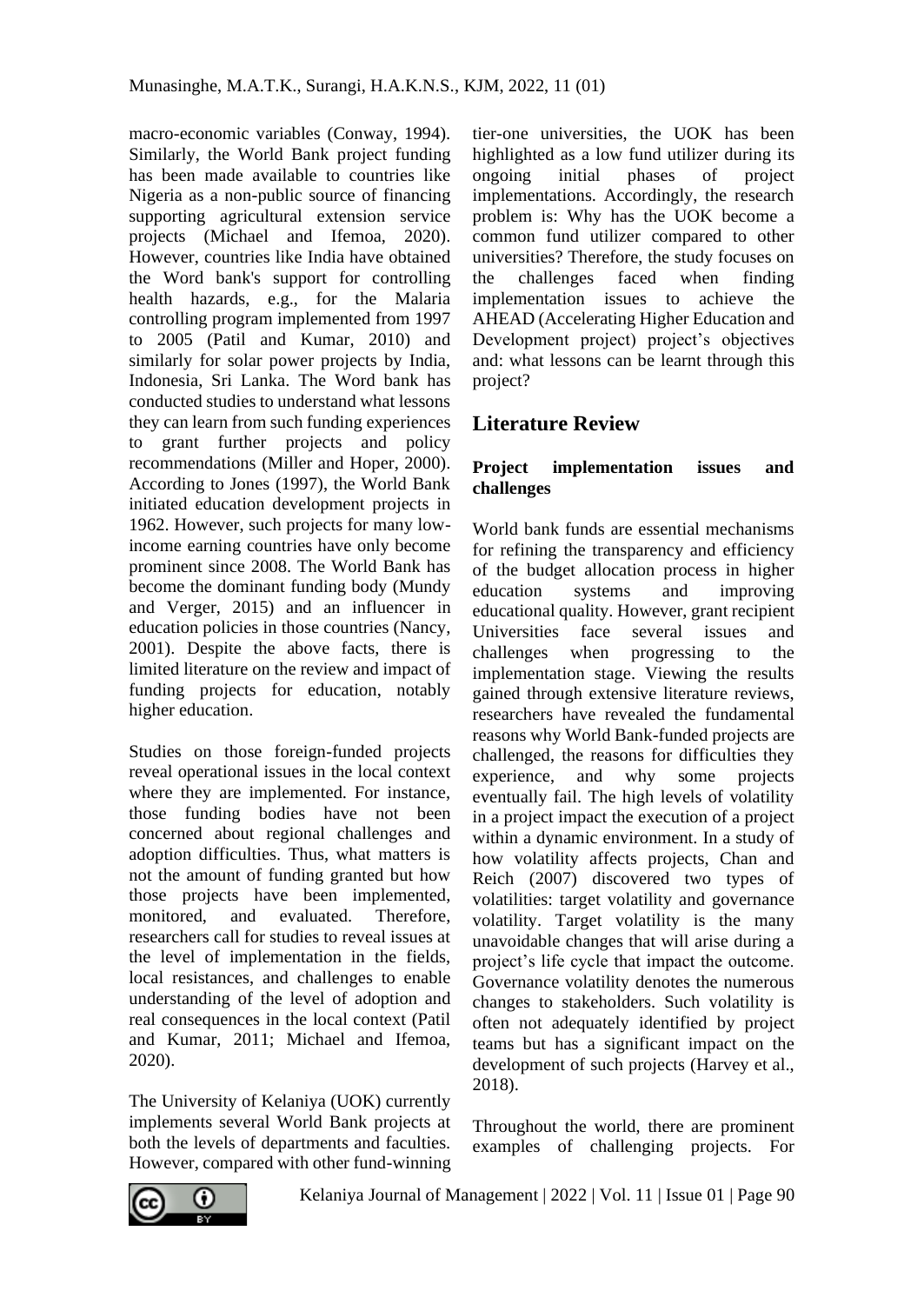example, annual losses of large-scale IT projects lead to billions of wasted dollars (Chan and Reich 2007, Harvey et al. 2018).). The lack of adequate stakeholder engagement was identified as one of the reasons which caused the NPfIT's departure from the UK (Awwad et al., 2014). The several delays that arose in the procurement system due to several missed implementation milestones were among the reasons for the failure of many projects. These issues were also identified in the UK's procurement process used for the Libra project. The Libra project was described as a flawed IT project which caused massive complications for the UK government (Buhl and Meier 2011).). Avis Europe PLC introduced the ERP project in 2002; (Loh and Koh 2004). However, it was not a successful project as several factors led to the termination of the project, such as poor management and lack of full stakeholder engagement (Loh and Koh, 2004).

Turning to the World Bank-funded project implementation difficulties, many recipient universities in Cambodia faced a troubling problem regarding procurement. The World Bank uses countless rules on procurementrelated activities such as advertisement and bidding regulations, receipts, reporting, transparency, selection procedure, and varieties of items purchased to prevent dishonesty and misuse of funds. The Bank applies varying levels of strictness in procurement depending on the country. For example, the World Bank froze three loans in Cambodia to protest the misappropriation of funds in 2006 due to widespread corruption (Hanna, 2000). In Gana, the World Bankfunded Project evaluation team concluded that human capital expertise should be on board before the process begins to avoid delays and issues (Assudani and Kloppenborg 2010). Researchers revealed many cases where problems were identified promptly but with no remedial actions (Rappleye and Un, 2018, Datzberger, 2018). The Bangladesh World Bank project revealed inadequate monitoring and political interference in construction or internal operation were the main difficulties in project implementation (Rappleye and Un 2018). The main reasons for delaying many projects were insufficient coordination among departments, lack of adequately trained and competent project staff, and procedural and bureaucratic delays within assistance agencies and national universities (Mukhwana, 2017, Psacharopoulos and Patrinos, 2018, Filho et al., 2018, Rappleye and Un 2018).

In the context of Cambodian higher education projects, a study reveals how ignorance of contextual factors of funding countries by the World Bank in designing its credit policies has brought up challenges in their implementations and thus, emphasizes the need for revealing such real case shreds of evidence from different contexts (Rappleye and Un, 2018). On the other hand, a study of three World Bank grants (IRQUE, HETC, and AHEAD) reveals how the World Bank influences the quality perceptions towards producing career-ready graduates through its funding over 20 years higher education projects in Sri Lanka (Munasinghe, 2021). This study uses stakeholder theory to unveil further evidence in Sri Lankan context within this context.

#### **Theoretical foundation**

This paper uses stakeholder theory to extend the current theoretical body of literature to describe a more fine-grained approach to managing stakeholders in implementing the project. This, in turn, allows broader insights into the behavioral complexities of project management success. The stakeholder theory is a theory of organizational management that accounts for multiple constituencies impacted by business entities like employees, suppliers, local communities, creditors, and others(Assudani and Kloppenborg 2010). This view paints the project environment as an ecosystem of related groups who must be considered and satisfied to keep the project healthy and prosperous. When it comes to project implementation, the fundamentals of the stakeholder theory can be applied in different ways. First, project managers need

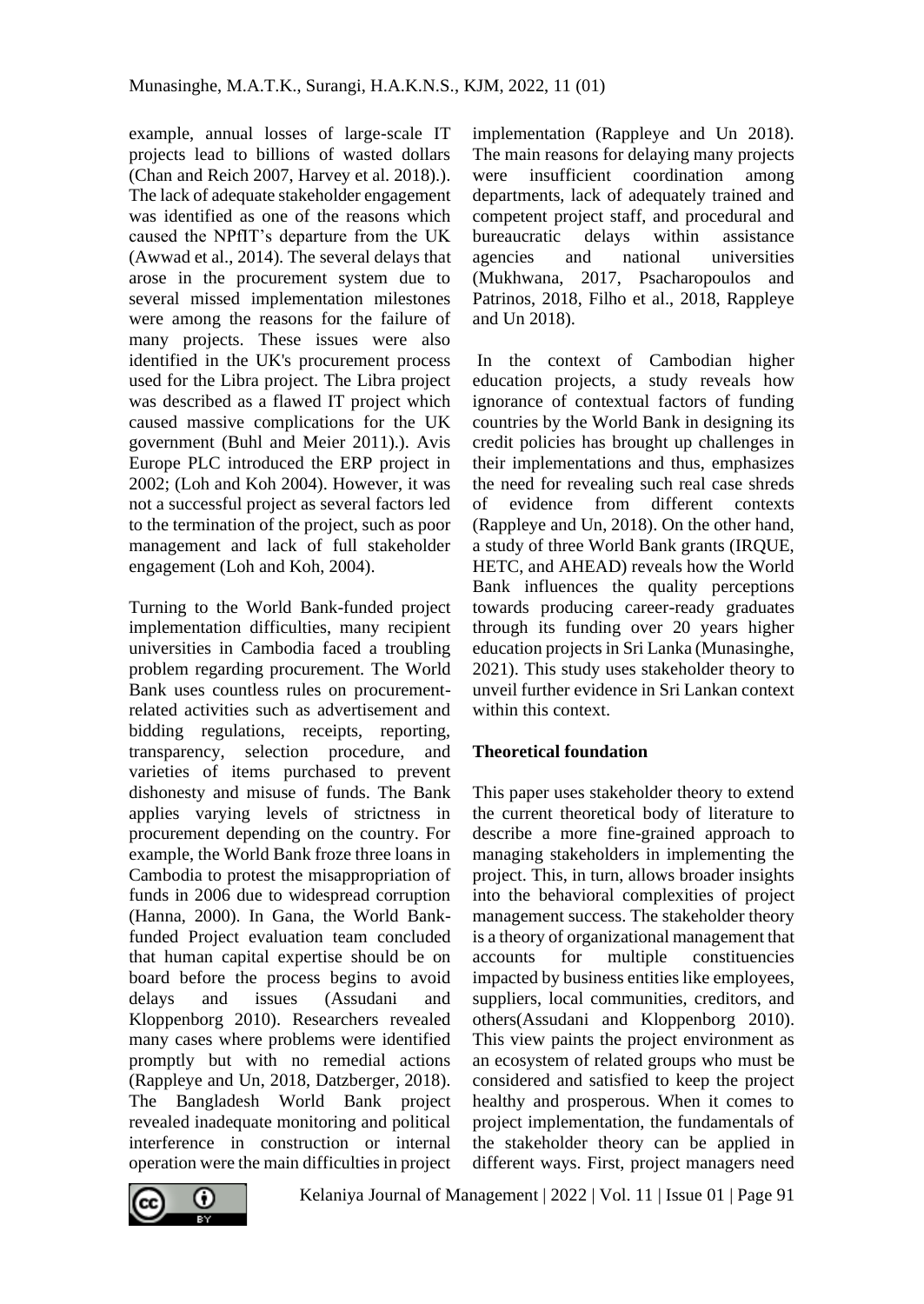to identify the stakeholders involved<br>
(Assudani and Kloppenborg 2010) and Kloppenborg 2010). Secondly, stakeholders' importance and what they are expected to bring to the project must be placed. Third, each stakeholder's knowledge level should be recognized as each stakeholder's knowledge level regarding the project varies. Finally, the Stakeholder decisions are essential where the stakeholder theory comes into play. In a situation where every stakeholder is not part of the decision-making process, the stakeholder theory fundamentals are not practiced. An important decision not conveyed may result in project goals or milestone failures. The essence of the stakeholder theory is awareness, involved decision making, and keeping the integrity of any project first and foremost. Failing to implement the stakeholder theory in many projects can result in utter disasters (Assudani and Kloppenborg 2010).

The stakeholder theory has been explained in the project management literature based on its descriptive accuracy, instrumental power, and normative validity. The illustrative aspect provides a language and concepts to describe corporations, how they work, and their impacts on the broader environment. The stakeholder model has instrumental value in that managing stakeholders should achieve business goals such as profitability, growth, and sustainability. The third aspect of the stakeholder model is the belief that stakeholders have inherent value. These three aspects of the theory, although interconnected, are quite different; they involve different types of evidence and argument and have other implications. In this article, we focus on descriptive and instrumental values only.

The consideration given to the stakeholder theory and its impact on project management rises significantly every year. Different parties, such as scholars and professionals, consistently highlight the potential benefits of this relationship for decision-making (Freeman, 2010). One of the most related topical aspects suggests that stakeholder management changes through time and provides a combination of different skills such as communication, personal, social, and emotional intelligence, which are needed to increase the efficiency of the particular project and are not easy to achieve with traditional methods of management (Eskerod and Vaagaasar,2014, Freeman, 2010). Stakeholder management is now a vital instrument for the direction of projects, and the complementarity of this link makes project management a more substantial strategic competence for organizations (Wolf, 2014). In this setting, many researchers consider the relationship with stakeholders as one of the essential areas for the proper development of any project, where success is not realized without the contribution and satisfaction of the main stakeholders (Freeman, 2010, Hung, 2011, Uribe, Ortiz-Marcos, and Urubure, 2018). Therefore, stakeholder theory has been selected for this study because of its possible relevance to its primary objective.

# **Methodology**

A qualitative approach is most appropriate for this study as it aims to understand people's experiences related to AHEAD Project implementation challenges and issues. The choice of a qualitative inquiry for this research mainly depends on the fact that it touches on a relatively novel area. Researchers in the study believe that issues cannot be meaningfully reduced into numbers. Therefore, the best method for this research seems to be exploratory. The case study has become the most suitable method (Yin, 2014). This single case study based on the University of Kelaniya focuses on a contemporary issue unique to the respondents and their role as project implementation stakeholders (Table 1). Respondents participated in virtual interviews through zoom, which made us use unstructured questions to provide research participants with the freedom to share their ideas and experiences openly. All interviews were held from July to August 2021. All

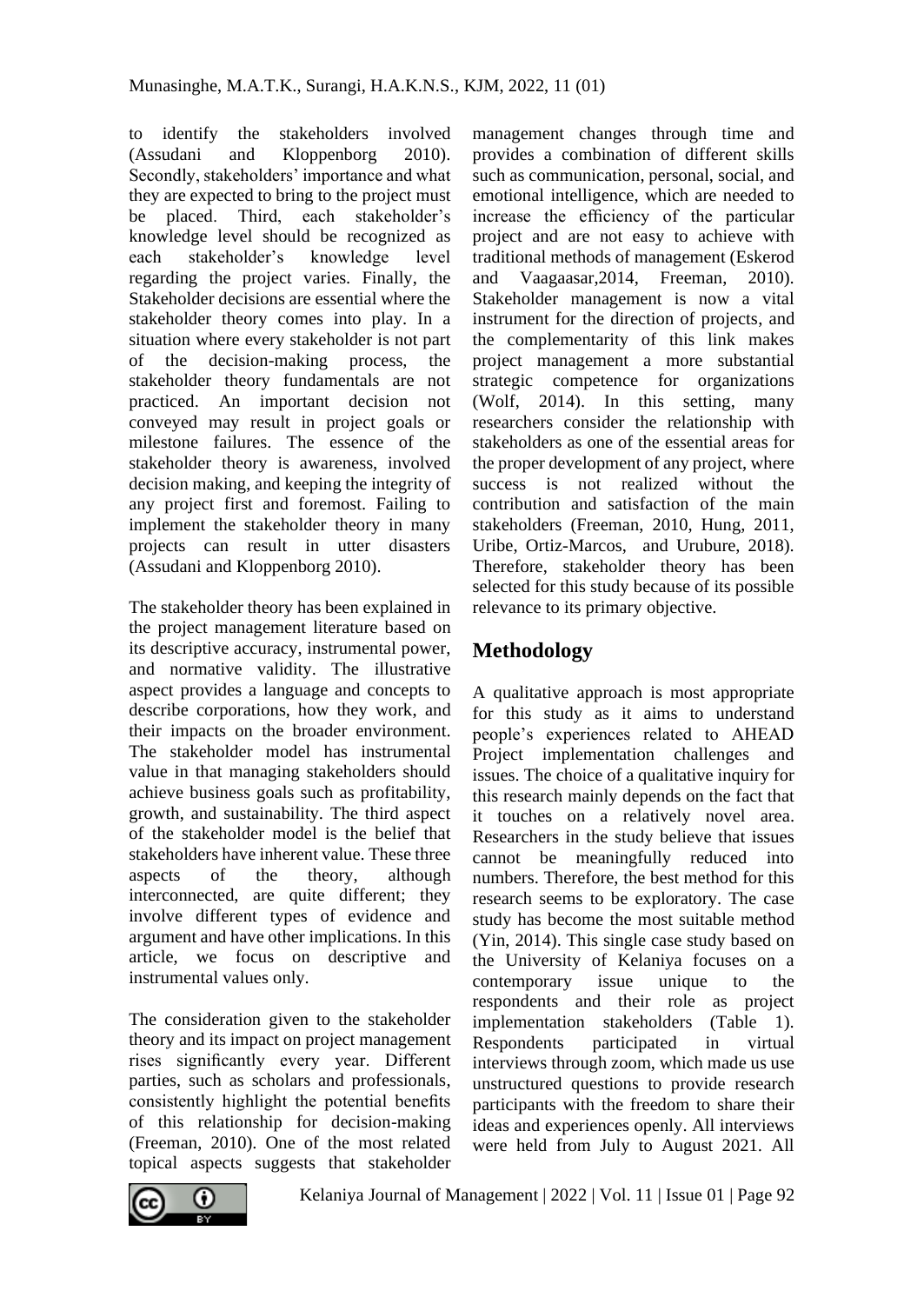interviews were recorded with permission and later transcribed to confirm accuracy when reminding information. As suggested by Lupton and Lewis (2021), all interviews were conducted in the manner of a friendly conversation which encouraged informants to express their feelings and thoughts without any doubt. In addition, the researchers asked more probing questions intended to generate rich and depth information relevant to the research study. Also, as Dodgson (2019) mentions, the two researchers in the study tried their best to conduct each interview session without preconceived ideas. However, they were fully aware of their reflexivity and biases. Ten interviews were conducted with several key personnel related to the AHEAD project. The data are triangulated with other project documents, observations, and data sources.

| Table 01: Participants' profile |  |
|---------------------------------|--|
|---------------------------------|--|

| <b>Position</b><br>the<br>in<br><b>AHEAD</b> project | The number of<br>participants<br>interviewed |
|------------------------------------------------------|----------------------------------------------|
| Project Director                                     |                                              |
| Coordinators                                         |                                              |
| <b>Activity Coordinators</b>                         |                                              |
|                                                      |                                              |
| Total interviews                                     |                                              |

The main research objective was to explore project implementation challenges and issues in the study, and this was the basis for a within-case and a cross-case analysis. Each interview had its primary goal of identifying challenges & problems and lessons learnt that should be considered in the implementation process of the AHEAD project. For example, subcategories of issues were related to the procurement, construction, and human resources associated with this implementation process. The interview transcripts were prepared, and the data were initially coded manually independently by two of the researchers resulting in many initial codes. The data coding process applied the constant comparative method. More precisely, as each next part of unitized data

was investigated, it was compared with prior codes to decide if it fits an existing code or is different enough to identify a new code. It was given the same code descriptor as the first if the same meaning. However, if not the same, it was given a unique code. The exact process remained until each transcript was coded in its entirety. Codes were then examined, and categories were constructed by grouping two or more codes together, converting them into themes. Finally, a crosscase analysis revealed major emerging sssssles from the entirety of the data analyzed. These involved the selection of categories for identifying similarities and differences. Finally, relevant main themes and sub-themes were identified.

Regarding the ethical consideration of the research, respondents' oral consent was obtained before the interview (Dodgson 2019). Accordingly, the respondents were fully informed about the purpose of the study. All the collected data and materials protected the privacy and confidentiality of the individual respondents. All interviews except one were held in the Sinhala language as it develops trust and makes the interviewees more comfortable talking in their mother language.

## **Findings and Discussion**

The final themes derived from data relate to procurement, human resources, and monitoring & coordinating issues, which align with project implementation issues identified in the prior literature (Assudani & Kloppenborg, 2010; Rappleye & Un, 2018) and theme Covid -19 emerged as a new. In addition, Covid-19 led issues can be related to the broader theme of target volatility, which Chan & Reich (2007) identify as unforeseen events affecting volatilities in project targets. This section seeks to analyze and discuss how these data-driven themes illustrate aspects of the stakeholder theory, particularly the descriptive and instrumental power of stakeholders involved in the case project (Freeman, 2010; Hung, 2011; Uribe

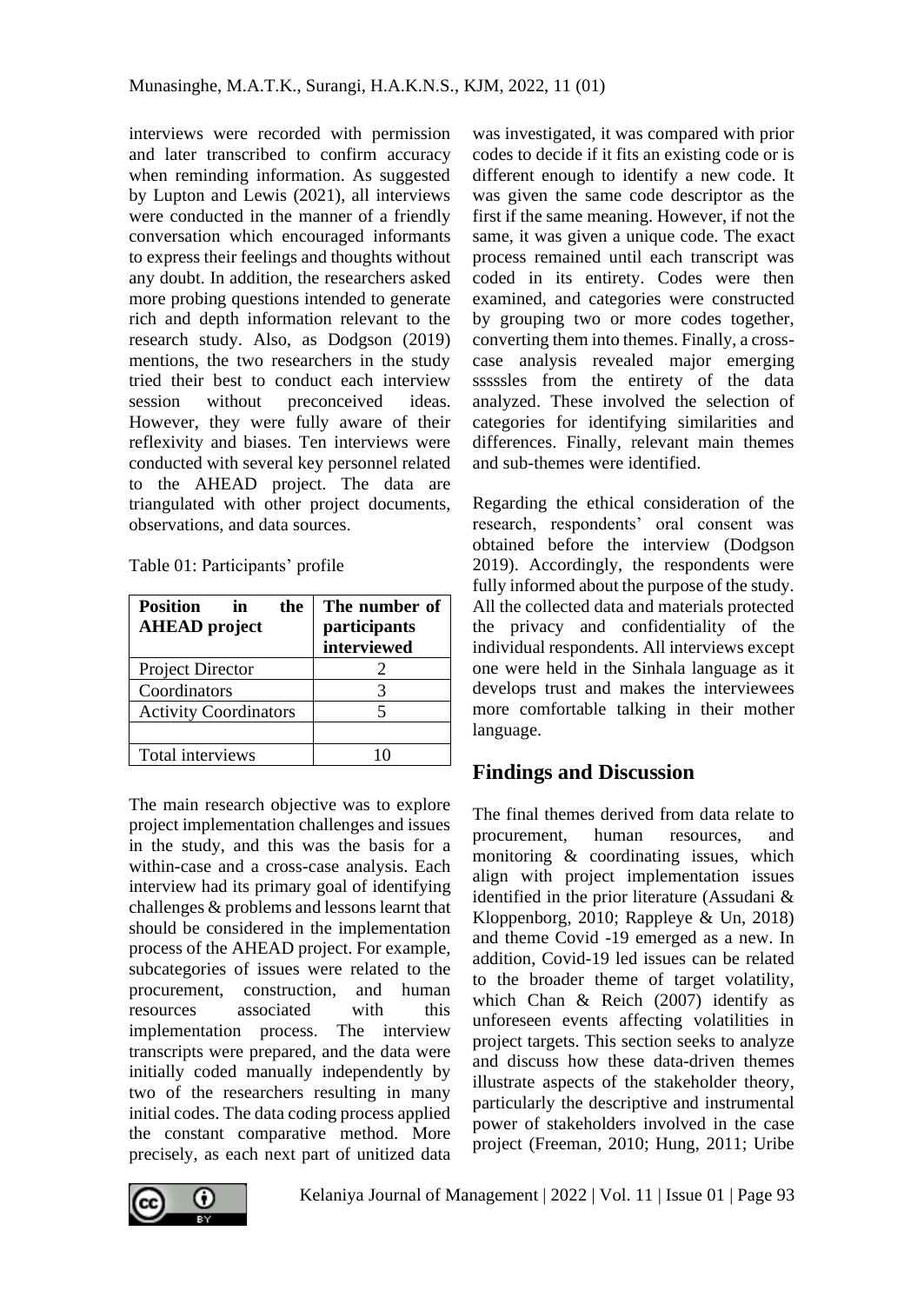Ortiz-Marcos & Urubure; 2018). In line with the study's objective, we aim to highlight the project implementation issues and lessons learnt from the perceptions of the key stakeholders, which enables us to reveal how stakeholders act, interact with each other and manage them toward projects goals and objectives. Findings are presented and discussed next under critical themes.

#### **Target volatility - Covid- 19 led challenges**

All three projects were granted in the third quarter of 2019, before the outbreak of Covid-19 in March 2020 in Sri Lanka. Initiation of planned activities had begun at a slower speed with a learning curve effect for preparation time, mainly in arranging a supportive environment including the required human and physical infrastructure. When grantees were ready to work from the second/third quarter of the first year, Covid-19 hit them, posing a significant challenge for activity implementations and gradually settling it into a pandemic for nearly two years. No such significant incidences were expected during project implementations, neither by funders nor project implementers, but such lead to volatilities of project targets and may even lead to project failures (Harvey et al., 2018). This section focuses on understanding any issues and challenges faced due to Covid-19 in achieving project targets during its implementations.

Project targets are set in several critical activities operationalized through subactivities and implementation time plans and budget. Funds disbursed to each grantee were based on pre-approved activity plans tabulated through specific formats termed 'Performance Assessment Tables' (PATs). The total grant is claimed over the project period of three years as per the original approved plans. The overall performance is assessed via achieving promised outcome indicators quarterly over the project's periods. In terms of fund allocations, maximum thresholds have been set for expenditure items, namely civil work, procurement, consultancy, and other valueadded activities. In the current study, Covid-19 has become such a significant challenge affecting all projects, and volatility is apparent in different forms; one instance is changes in implementation periods, reporting postponements, and implementation delays.

*We had planned activities execution to a specific time frame. However, we could not execute most of them in the promised periods. The main reason was the Covid-19 pandemic situation. It is not yet over.* (Participant B)

Another reported volatility relates to cancelling several planned project activities. That is due to either inability to take expected stakeholders involved as expected or difficulties in operational arrangements. The project involves diverse stakeholders such as students, academics, non-academic staff, project administrators (vice-chancellor, director, project coordinators, activity coordinators, administrative officers), and logistic support staff such as procurement, construction works, and ICT support and external resource persons, suppliers, and the community at large. Stakeholder management in situations like Covid-19 had been challenging for project coordinators/activity coordinators and administrators. Especially for activities for which physical participation is required, such as specific staff training programs for which hands-on experience is essential. As a result, those events have been canceled:

*OBET (staff training) programs scheduled in the second quarter were dragged out due to Covid. Out of 6 sessions planned, we could do only four sessions physically. As the required training mode was to have them as physical workshops with face-to-face interactions, Covid continues and cannot complete the balance sessions in this situation. I am to terminate the consultancy agreement.* (participant D)

However, not all activities have been cancelled; instead, some implementers have

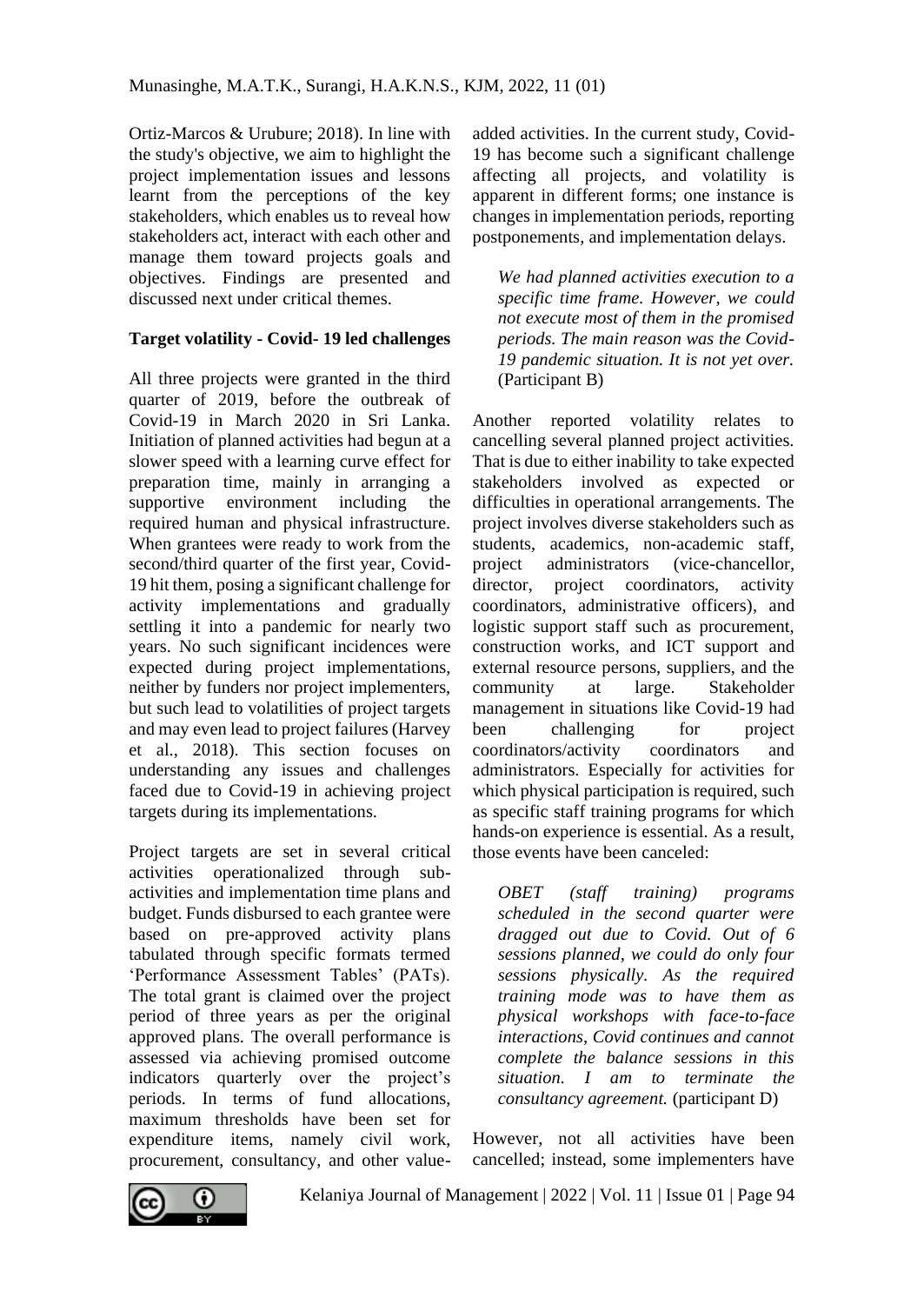developed alternative modes to face the challenging situation. For instance, most student-related activities planned during the first two years of the projects have been implemented differently than proposed inperson participation modes. These successful cases can be considered instances of instrumental power by key stakeholders committing to executing planned activities to achieve project targets despite challenges. Such instrumental stakeholders were evident in the case study revealing motives for actions. As such instrumental stakeholders responded:

*COVID has become a new normal situation for all; implementers must take a step ahead to plan alternatives rather than being rigid to the original implementation plans. Ultimately KPIs are affected. They [Evaluators] do not bother about the achievement mode but consider the output.* (Participant F)

*AHEAD project has now become a virtual one, having to do almost everything through online platforms, distantly. We do not know when Covid will be over, and we must think and act innovatively to face the situation.* (participant D)

As data reveals, such efforts are made through much resistance. As one implementer questions, the suitability of such virtual replacements evidences the reality of expected project outcomes.

*Due to the Covid-19 pandemic, switching to online mode is not an answer to everything. (e.g.) ……consultant who introduced the mindfulness program (for students) was reluctant to do it online. However, finally, it was conducted online; although the consultant was not happy with those sessions, we had to do it. Participants had no significant issues, and they do not know the difference any way how it would have been different if it had been conducted physically.* (participant B)

Several other cases showed how key stakeholders such as students, staff, resource persons, and administrative staff collaborate to implement project activities and achieve project targets even under the Covid-19 situation. However, the challenge is not only achieving the project's targets as set in numbers, such as the number of workshops conducted, number of professional training trainers available, number of students participating, and number of events conducted but as interviewees are concerned, what matters is the difference in the expected level of 'quality' (participant A, F), as it differs under current conditions of implementations. Therefore, what matters under Covid-19 is the context in which those activities were conducted and not the outcome achieved in numbers. Several participants expressed their views as follows:

*Students' skills development & English proficiency development workshops and training sessions were significantly affected due to the covid situation. We were waiting to do them physically, as planned. However, we started conducting some workshops through online platforms. Although those programs were not 100% successful, we had no option. We have done with the target.* (Participant C)

Another instance relates to the implementation effort of activity transforming students from teacher-centred teaching and learning to student-centred learning. In achieving such critical goals, as implementers perceive, online platforms do not provide a conducive environment for successful student engagements nor provide options for teachers to deviate from studentcentred teaching methods. However, to enable project targets, implementers have taken steps to execute such through online platforms admitting weaknesses of such.

*We must think of several dark sides to conducting events online. For example, students' negotiation and networking skills cannot be developed. As a result,* 



Kelaniya Journal of Management | 2022 | Vol. 11 | Issue 01 | Page 95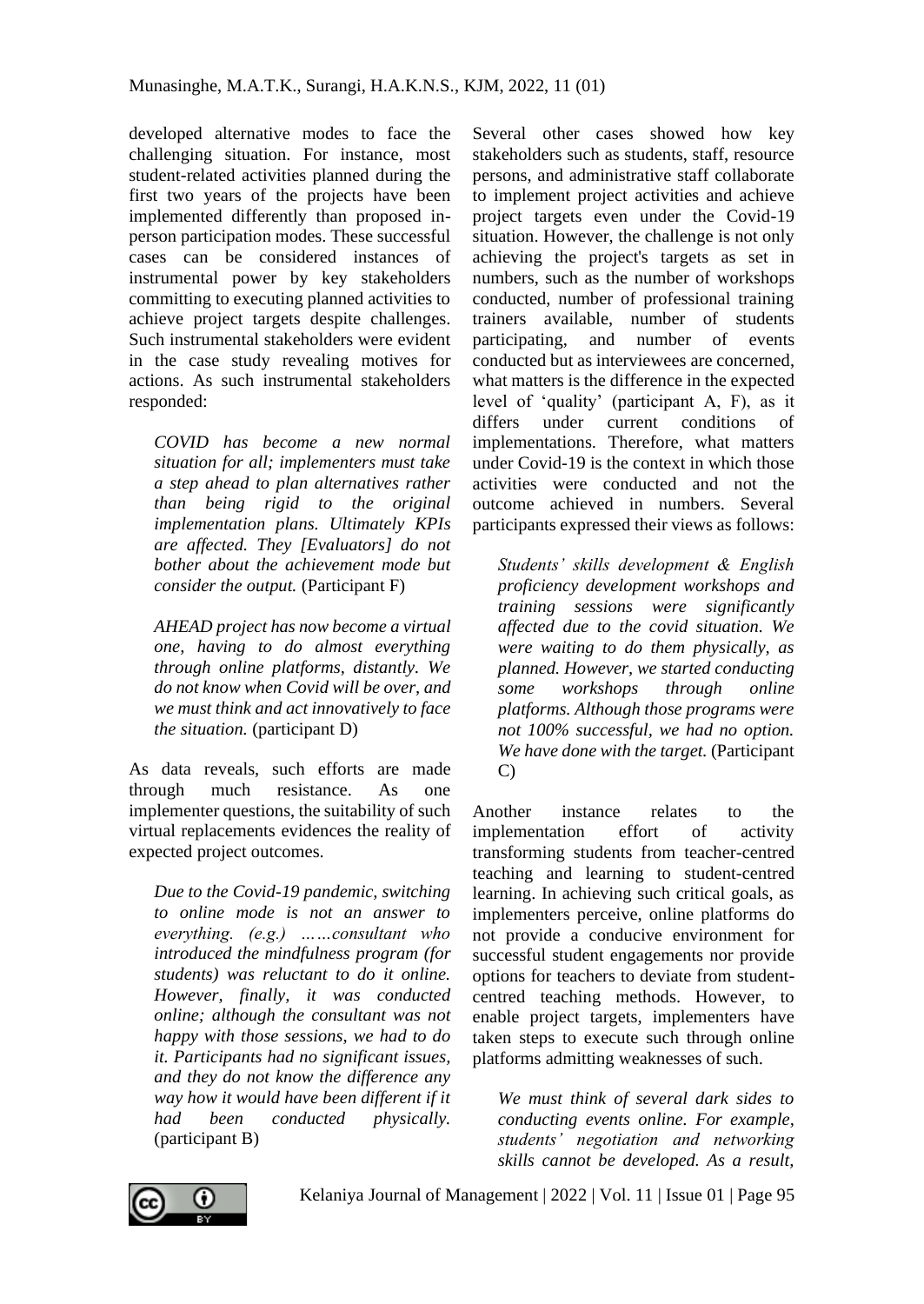*they just become passive learners. So, our primary purpose of the activities remained unachieved, but the action was completed.* (participant D)

Another challenge relates to construction works. Almost all projects proposed to construct of smart classrooms and equip them with digital equipment to facilitate studentcentred teaching and learning transformation. Even though Covid led challenges, implementers have commenced planned construction works and procured required equipment, expecting Covid -19 will be over soon. However, the prolonged continuation of Covid and the resulting closure of universities for students for more than two years badly impact their completion and usage of items procured. In some cases, implementers had to respond to audit quarries as items procured during early periods remained unused for nearly two years. This has become a significant issue, especially for items with limited warranty periods.

*Now for more than two years, students are not in campus. We have purchased computers and all teaching aid equipment for them. Early procurement remains unused, not even opened the packings. Auditors quarry us on this. They [Auditors] must concern about the context we are operating, and the auditors need to be looked at from the practical aspect in this situation.* (participant C)

Another area where target volatility relates to the reduction of planned procurement quantities due to a Covid-led uncertain environment in the country.

In our PAT (project budget), we had allocated Rs 75,000 each for desktop computers; by preparing specifications, it was around Rs 90,000-100,000. After calling quotations, we could not see anyone quoted for that price. All were above Rs150,000. So, I asked them (the procurement team) not to proceed. Because we need seven computers, we cannot proceed with the existing budget. By the time we get the approval for additional provision, prices may go up again. Goods available are also of not that quality ones. We will have to wait and see or order a less amount than planned. (participant E)

As a remedial measure, the World Bank had arranged an additional fund provision for the grantees to absorb any price escalations over the project period that can be utilized with the approval of the World Bank, providing proper justifications with evidence. However, this again had been a challenge for implementers and administrators to revise the budgets and obtain approvals frequently. Check and balances had been a significant issue for administrators taking more time for reconciliation works and follow-up for blessings from the relevant officers.

*Before we authorize a procurement, we check the request with the PAT (World bank approved budget). Often, we ask coordinators to incorporate all revisions into the PAT and send us for approval. Earlier coordinators sent such PAT revisions to the World bank for approval. However, this must be done for each procurement or construction, so we have been advised to note such changes and do them all together in the next PAT revision. This is sometimes risky. We might approve overutilization if we missed any.* (participant F)

As the above facts reveal, Covid-19 has bought novel challenges to reported project implementation issues in the literature regarding perceived quality variations of target achievements. The quality expected through the project and tangible outcomes achieved across student and staff activities differ in stakeholder perceptions. Additionally, idling procurements & related expiry of warranty periods, delays, and postponed movements. These findings provide a real-life context-specific story for target volatility (Harvey et al., 2018) caused by Covid-19.



Kelaniya Journal of Management | 2022 | Vol. 11 | Issue 01 | Page 96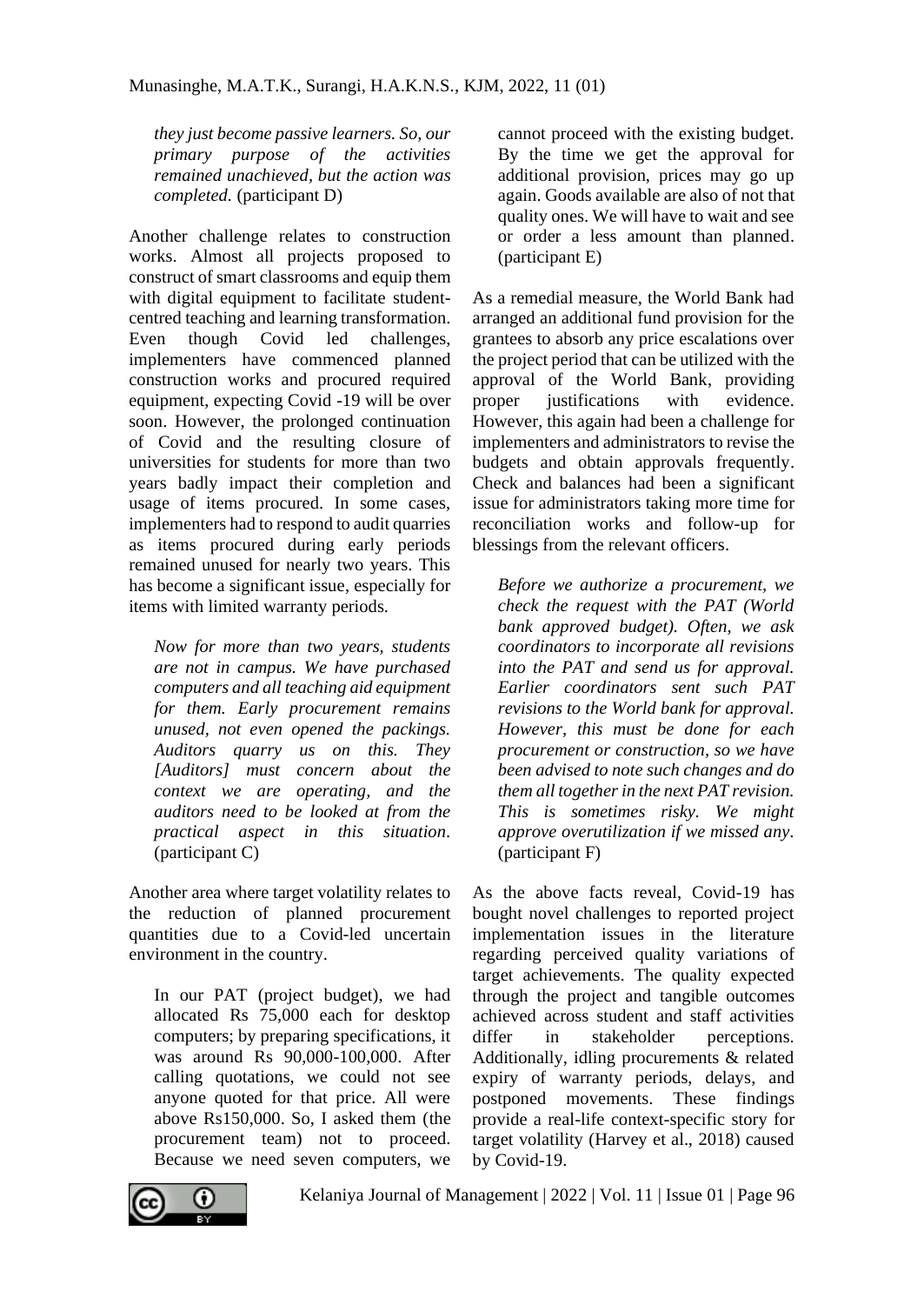The other project implementation issues found in the study are common to the literature despite different funding projects such as the IMF (Conway, 1994) and various projects such as Health and IT in other countries (Abbas, 2008; Buhl et al., 2011). The findings of this study confirm the prevalence of such challenges in the case of higher education projects in Sri Lanka. As analyzed and discussed below, they constitute procurement-related issues, monitoring and control,l and human resources-related subjects and reveal contextspecific factors for consideration in future fundings.

#### **Procurement Issues**

Procurement issues have commonly been reported in projects (e.g., Hanna, 2000). However, the nature and intensity of challenges had been increased due to Covid-19. As revealed by critical stakeholders involved in procurement, local business disruptions such as furniture and fixtures, non-availability of certain imported goods, and import barriers for items such as certain chemicals, desktops/laptops, and other ICT equipment have an impact on procurement delays, especially things that were ordered during the second wave of the Covid period from March 2021 to date. Project implementers have persuaded the procurement handling teams to call for quotations several times. However, due to limited responses by suppliers, the suppliers' selection had been limited from a few responsive suppliers in most cases and sometimes even a single responsive supplier. Project coordinators have shown keen interest in searching for suppliers with stocks and introducing them to the procurement team to ensure their activities are happening.

Another challenge relates to procurement bureaucrats. Project implementers preferred to have a direct buying approach where they get the chance to see the items before purchase and buy the one they like and not choose suppliers based on the lowest price offered for quotations.

*There were instances when goods received for the prepared speciation were not pleasing the users. That is because academics either get the support of the engineer or get specifications copied from the internet; for example, when we got classroom chair samples, user departments did not like them. The specification was changed several times to get the type of chair needed. If we can do direct buying, we can visit several places and choose before buying. It is not practical to call for samples for all the procurements. This has caused many delays in procurement.* (participant F)

Similarly, rigid procurement policies were perceived as another area contributing immensely to delaying and challenging the procurement process.

*We had to follow the government and university procurement procedures for procurements. When it comes to the World Bank project, if you analyze the expenses, you will realize that some unnecessary costs must be incurred due to rigid procurement policies.* (participant B)

Most of the interviewees expressed their suspicion of possible dishonesty in the procurement process by misusing the rigid procurement policies, which is again a procurement-related issue identified in the literature with reported corruption cases (Hanna, 2000).

*Job is awarded to the lowest bidder considering only the financial figures and not the quality. So, we cannot get quality goods or a service that is what we want. Sometimes we have enough financial provisions but no chance to get a quality product. The supplies division maintains a sort of authority; I do not know. If we push them for what we want, we will not be able to get our work done.* (participant C)

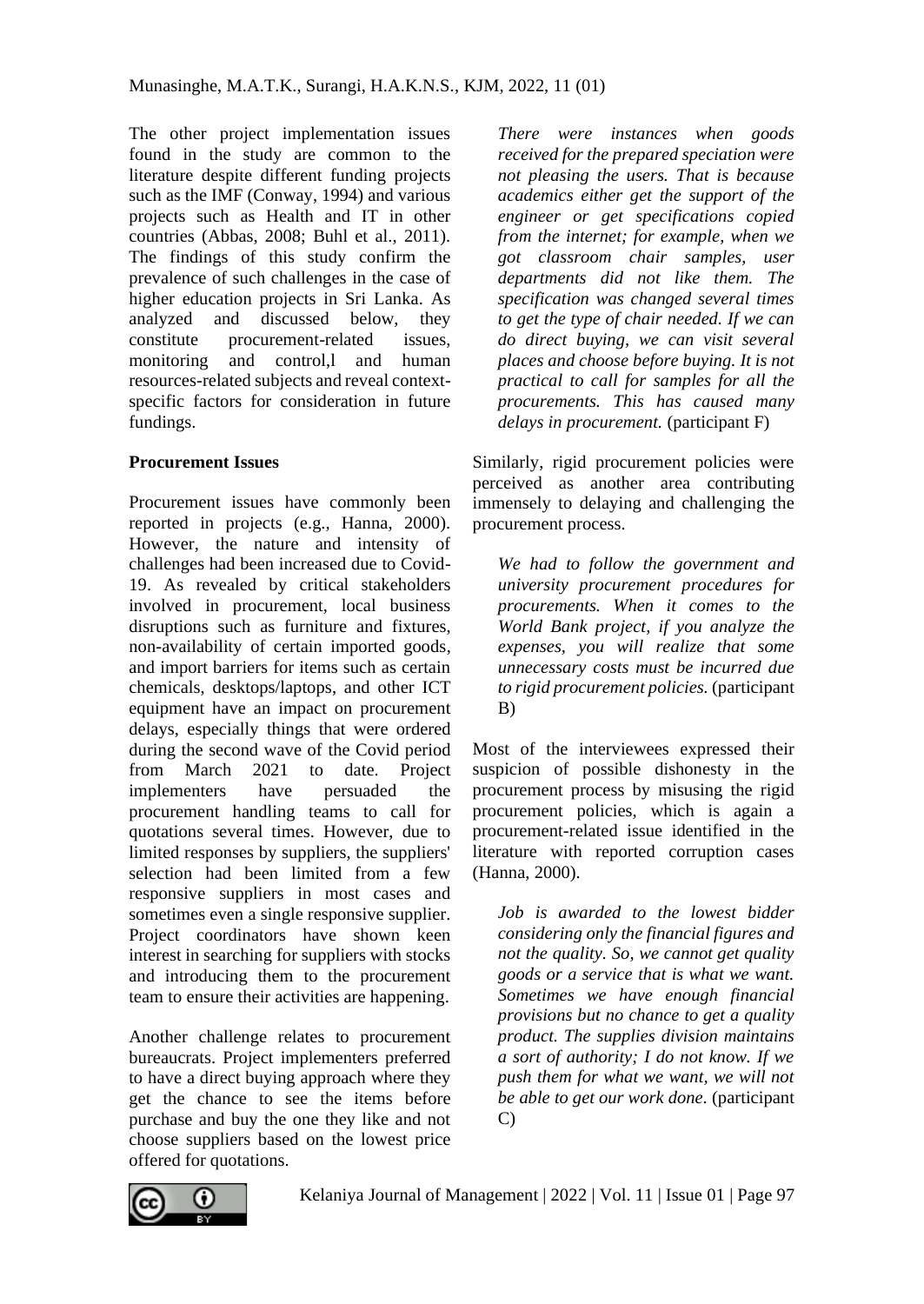As some of the education project findings reveal in Cambodia and Gana, such procurements related to unethical practices have frozen those projects. Rappleye & Un, 2018 show that in the context of IRQUE and HETC projects, the World Bank has not found significant procurement issues and instead has introduced administrative requirements over bid calling, transparency, and selection procedures and varying the items procured (Hanna, 2000). However, in the current study, interviewees believe that those rigid requirements themselves have given the procurement members a chance for undue advantages.

*Sometimes, we challenged the procurement officers to request quotations from unrelated suppliers. Supplier divisions get more quotes; however, the prices remain high. For example, the price of a high-quality XX in a supply division quotation is around seven lakhs. We were pushed into purchasing them, although the same product could be bought from YY for Rs.35000. We wanted to reconduct the process again and finally could purchase X items from YY.* (participant B)

Another participant's view illustrates why and how they perceive the existence of malpractices in procurements, and such evidence can be drawn through the following quote.

*There are also some political agendas going on. I learnt that some suppliers have no products and are not selling any items as a business, although they have registered as suppliers at the University.* (participant B)

Several other concerns related to monitoring and coordinating issues are discussed next.

### **Project Administration Issues**

Under this category, many problematic areas revealed in the literature include monitoring, coordination, procedural bureaucracies, institutional capacity, and political influences (Mukhwana, 2017; Psacharopoulos & Patrinos, 2018). Of these, monitoring and coordinating issues were apparent in the study. As the survey reveals, coordination of construction works was a significant challenge as it requires the involvement of several officers in some departments within the University to obtain necessary approvals before commencing such works and as well as for any necessary alterations in the construction works.

*Most projects have involved consultants paying fees to get done works not familiar to academics- the best example is Smartclassroom construction. However, coordination between the internal responsible officers -engineers, and the consultants is not satisfactory. Internal officers take autocratic power over approvals.* (participant F)

Dominant players' influence in the approval process was evident in other activities and for which project implementers found it as not supportive of their work.

*Not enough server capacity is available from the University to implement the proposed Learning hub. Discussions are going on but face operational difficulties, e.g., due to the dominance of the ICT centre.* (participant C)

Coordination issues were revealed about the conduct of English activities, one of the vital compulsory activities included in the project proposals. This activity necessitated coordinating with another faculty for its implementation and hence found many coordinating issues during its execution.

One activity must be implemented together with a third party-DELT. Face many coordination issues therein. Such delays are caused by staff-related problems such as change of HOD at the DELT itself, less supportive hands, e.g., delays in getting requested information such as English book lists, organizing difficulties of the certification course, and

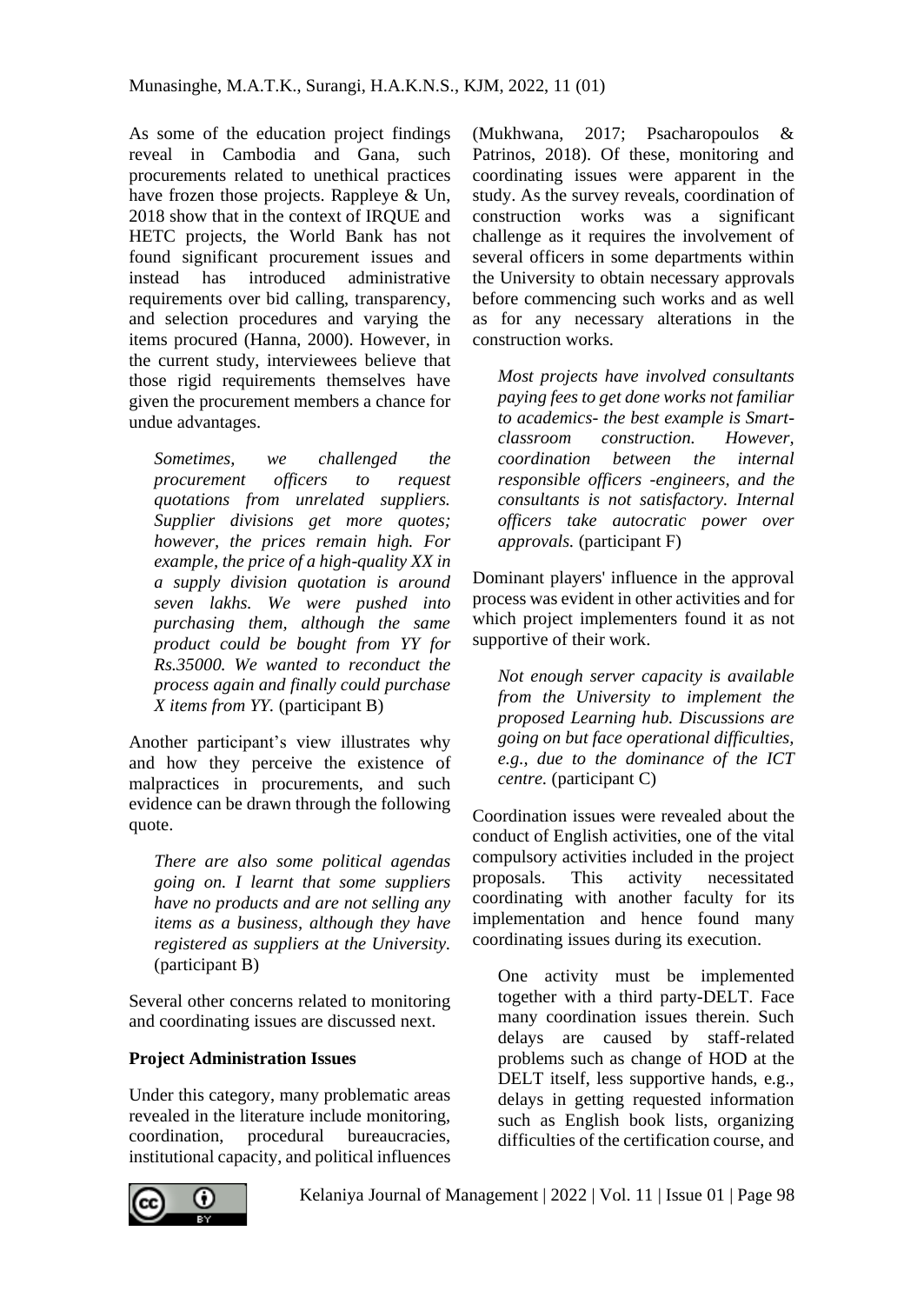even finding senior lecturers committed to English teaching. (participant E)

As reported in the literature, this study also finds human resources-related issues.

#### **Human Resources Related Issues**

In the context of this study, not only the capability of human resources but their level of interest and motivation towards works efficiency levels also pose challenges to implementers. One relates to perception differences between non-academic and academic members involved in project activities. Academics seek efficient support from non-academic staff members to get their project activities appropriately completed and in time. A common criticism was the inability to get a single work done without continuous requests.

*Through my career experience, I have noticed that none of them willingly complete the tasks given to them …. When conducting a job, they take a ridiculously long time and do not complete the task well. To get your work done, you must make many requests and ask for frequent updates on how the work is going on. There are many situations when people must force the administrative officers and staff to complete their tasks. This is a terrible situation affecting the success of the projects.* (participant A)

*You always need to pay attention to the task and question them about how the work is getting on, at least to make sure the job will be completed.* (participant F)

Apart from lack of support and interest, another issue confronted is the lack of knowledge of the critical staff dealing with the procurement activities. This was mainly related to difficulties that erupted when academics had to prepare specifications for procurements.

*Coordinators must prepare specifications by themselves, which could cause various issues if they do not have experience. For* 

*example, when purchasing laptops, we need to coordinate with the university ICT centre to get advice for specification preparation. This is another cause for procurement delay.* (participant B)

The lack of knowledgeable officers within the University was a significant issue for the construction works. This is mainly due to high budget allocation for construction works in the total budget and the nature of specificity of the construction works, such as the construction of smart classrooms. It has taken academic implementers a long time to initiate such. As some expressed, grantees have been involved in an information search for such constructions before handing such requests to the University. They have had no advisory support from higher authorities, given this is a new construction concept for them. As a result, there had been several false starts and delayed commencing works. The lack of knowledge related to construction amongst the academics and gender deepens the situation.

As a lady, I have very little knowledge about construction activities, so I need to depend on the other party's opinion, especially the engineer's opinion, as he has the most knowledge regarding this field. However, this denies me the ability to make any suggestions or objections as I have no confidence regarding construction. Therefore, this makes me depend highly on the University work department. (participant A)

Having revealed project implementation issues and challenges, this study shows several interviewee feedbacks suggesting how the problems mentioned above and challenges could be overcome through their implementation experiences.

#### **Lessons Learnt & Recommendations**

Analysis of data that revealed implementers' success stories and failures enabled us to identify some of the lessons that can be learnt from their experiences for future betterment.

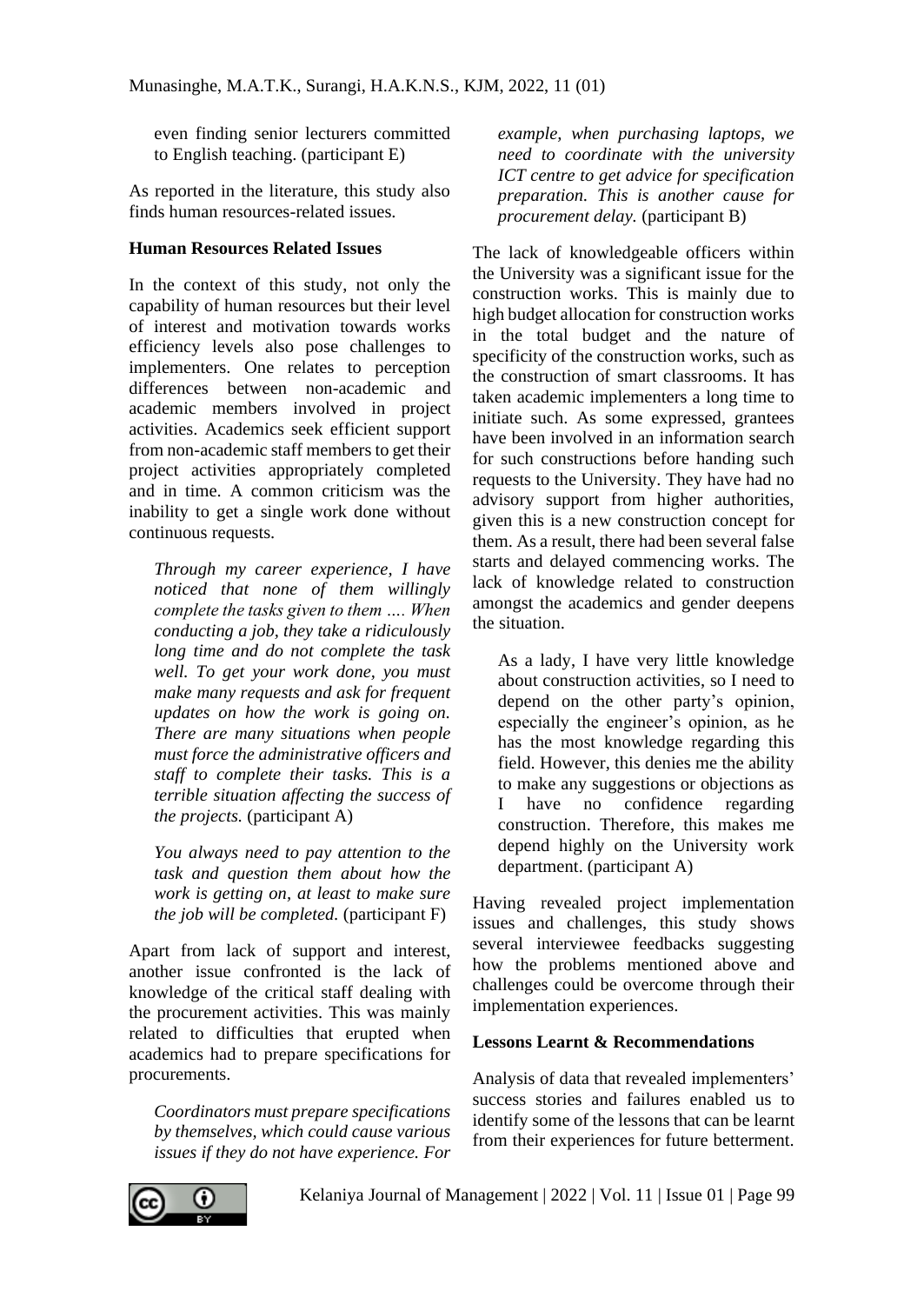These include leadership roles, relationships, and flexibility.

The leader's role is crucial in the success of the project implementation. The below quotes supportive and affirmative views of two interviewees.

*I am not the HOD, but the coordinator, so I get less support from the department members in implementing project activities. It is sometimes difficult to convince the members to help. For me now, it is a burden, become my job and a responsibility.* (participant D)

*It is not a secret that working with a university administration is not easy, so the leader has a vital role. A leader should know how to get work done by others. However, they should not all be the same, as everyone has varying leadership qualities that, without a doubt, affect the project's success.* (participant B).

Some interviewees expressed how their strategies in relationship management help them get work done despite challenges. A solid and healthy relationship with the administrative officers is essential to complete work.

*The coordinator should have a close relationship with the administrative staff and conduct regular meetings to check how the work is getting done and ensure everything is running smoothly.* (participant A)

*I had some severe problems with Mr. X and sometimes accused him. Later, I realized we could not get things done that way, and I tried to develop a close relationship like friends. In preparing the BOQ, we met Mr. X and explained our budget.* (participant B)

Another critical factor relates to flexibility requirements concerning the procurement process. They voiced for financial freedom

without rigid rules overspending, especially for increasing thresholds and granting authority to implementers directly.

*I was involved in another project from the United Nations, and it gave us financial freedom, unlike the World Bank. We could spend within the budget and had the privilege to purchase items from where we wanted if it was within the budget, and we just needed to provide bills and evidence.* (participant B)

Flexibility is requested for academics to handle procurement by refining procurement policies, saving more money than spending more as used to be now with rigid procurement policies.

*If you analyze the expenses, you will realize some unnecessary costs due to rigid procurement policies. As a result, the World Bank project needs to develop new solutions related to the procurement process as around 30% of the money is wasted during the process.* (participant B)

*Better to have a set of standard policies for procurement and construction to expedite work for all the universities that operate the projects. Mainly since projects are time-bound.* (participant F)

Considering the context in which the projects are being operated, some grantees emphasized the need to revise the Key Performance Indicators for some of their proposed activities.

*Original KPIs needed revisiting given the change in operations due to Covid. This will allow the creation of a novel set of KPIs and new work modes.* (participant F)

Apart from the above, as some grantees highlighted, respective authorities should be ready with plans for how project activities would be continued after the project, such as initiating and allocating due power to concerned parties to be accountable.

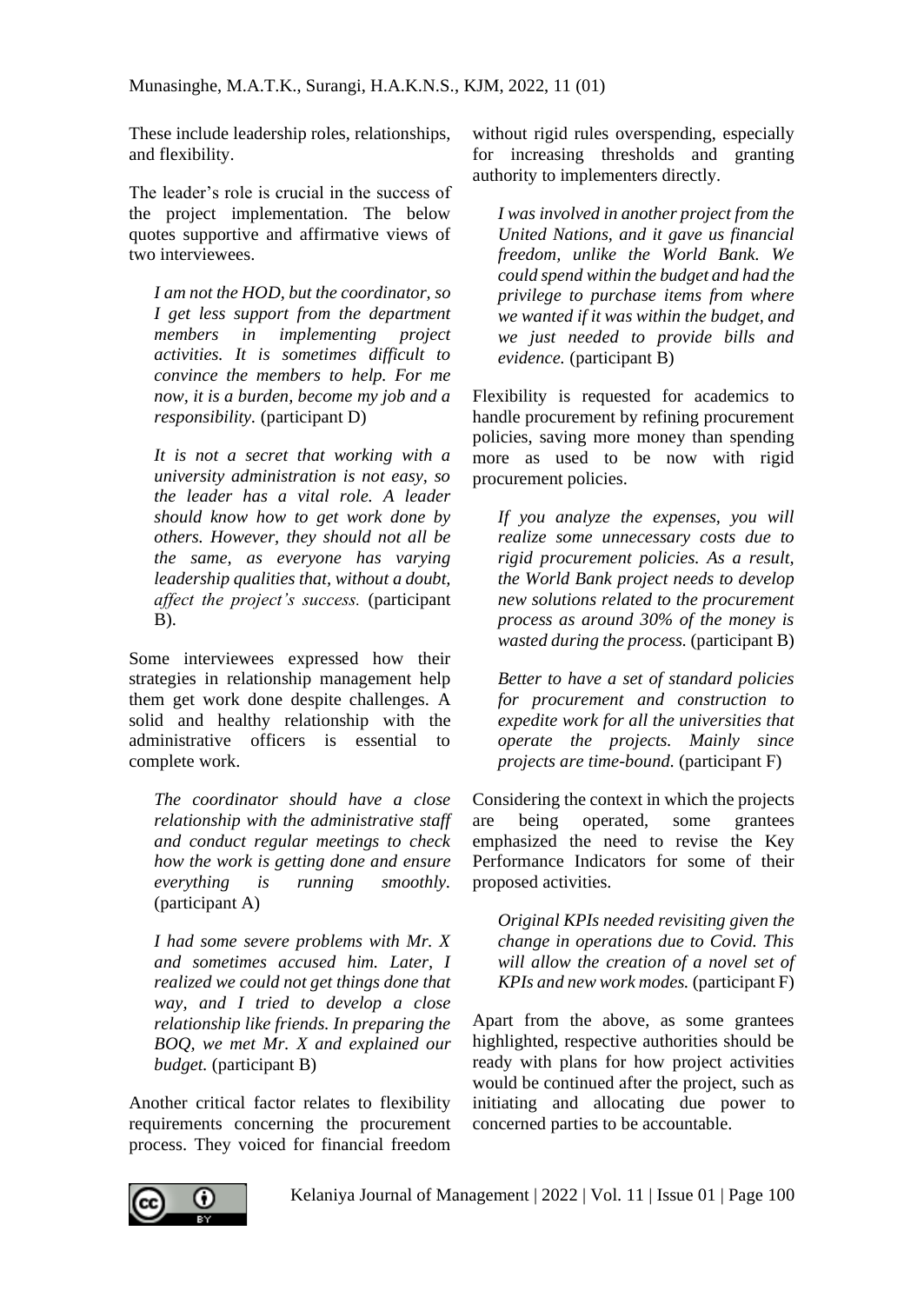The final feedback relates to the higher-level monitoring parties of the project, seeking opportunities to share and learn best practices from other World Bank projects across different universities.

*OMST, as the central monitoring body, should create a platform for the project implementers to share their best practices and discuss issues that are common and must be done regularly. This will avoid unnecessary preparatory work. Here, everyone is trying to invent the wheel, and there is a lack of information support*. (participant F)

# **Conclusion and Future Research Agenda**

The present research attempted to clarify the particular project implementation challenges in the AHEAD, an under-researched field so far. Thus the study enlarges the literature about World Bank-funded project implementation challenges in Sri Lanka. The contribution of the study is two-fold. One is the revealing implementation challenges and contemporary issues as the investigation are being conducted during a project's implementation period. Thus, the findings of this study will help identify the critical factors challenging the successful implementation of the projects and enable to devise of preventive measures to ensure the meeting of project aims and objectives. Second, study findings would contribute to critical stakeholders -policymakers, the World Bank, and implementers in bringing their early attention to ongoing challenges and issues before the closure of the projects in around two years period. This will facilitate enabling the expected aims and objectives through funded projects to a great extent. This study addresses scholars' call to address contextual rich information for the World Bank project's success in education projects in low-income countries (Rappleye and Un, 2018). Furthermore, this research develops an argument that extends the stakeholder theory in that it shows how different stakeholders influence the project implementation process. This study will benefit from adopting a qualitative approach and applying the case study approach that the researcher considers has been underexploited in project implementation research in the Sri Lankan context.

Regardless of the robustness of the qualitative study, there are several limitations inherent in the approach that make it difficult to generalize the findings of the research. However, in this study, the focus is to get an in-depth and rich understanding of the project implementation challenges. Furthermore, this research focused only on the University of Kelaniya as a single case study and academic staff. Further research could expand this investigation to other Universities and administrative staff. A comparative study would have to identify two project recipient universities that either use very similar or very different approaches to the project implementation success in their respective organizational contexts.

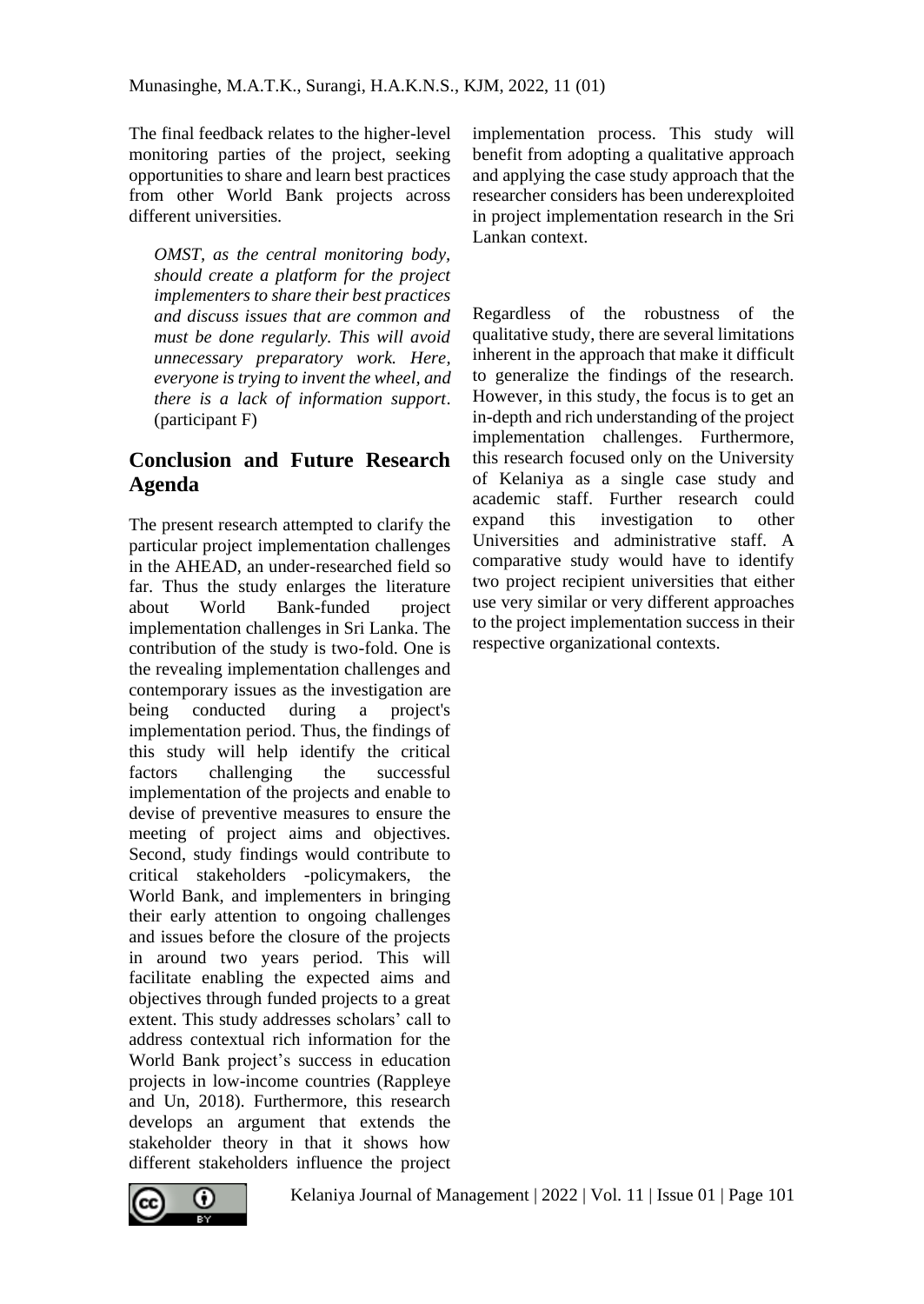Munasinghe, M.A.T.K., Surangi, H.A.K.N.S., KJM, 2022, 11 (01)

## **References**

Abbas, T.P. & Sanavullah, M.Y. (2008). Chaos: The Root Cause of Project Failures. ICFAI *Journal of Computer Sciences*, 2(2), 66–80.

[Assudani,](https://journals.sagepub.com/doi/abs/10.1177/030630701003500305?journalCode=gema) R. and [Kloppenborg,](https://journals.sagepub.com/doi/abs/10.1177/030630701003500305?journalCode=gema) T.J. (2010). Managing Stakeholders for Project Management Success: An Emergent Model of Stakeholders. *Journal of General Management*, 35 (3),67-80. https://doi.org/10.1177/030630701003500305

Awwad, O.C., Hayton, A., Smith, L. and Vuaran, M (2014). The National Programme for IT in the NHS, A Case History. *Public Policy 2014*, University of Cambridge.

Baxter, P., and Susan J. (2008). Qualitative Case Study Methodology: Study Design and Implementation for Novice Researchers. *The Qualitative Report*, *13*(4), pp. 544–559. https://doi.org/10.46743/2160-3715/2008.1573

Buhl, H.U. and Meier, M.C. (2011). The Responsibility of Business and Information Systems Engineering in Large-Scale IT Projects. Business & Information Systems Engineering. 3(2), 61–64. DOI 10.1007/s12599-011-0146-8

Conway, P. (1994). IMF lending programs: Participation and impact. *[Journal of Development](https://www.sciencedirect.com/science/journal/03043878)  [Economics](https://www.sciencedirect.com/science/journal/03043878)*, [45 \(2\)](https://www.sciencedirect.com/science/journal/03043878/45/2), 365-391. https://doi.org/10.1016/0304-3878(94)90038-8

Chan, Y.E. and Reich, B.H. (2007). IT Alignment: What Have We Learnt? *Journal of Information Technology*, 40(4), 257–268. https://doi.org/10.1057/palgrave.jit.2000109

Datzberger, S. (2018). Why education is not helping the poor. Findings from Uganda. *World Development*, *110*, 124-139.

Dodgson, J.E. (2019). Reflexivity in Qualitative Research. *Journal of Human Location*, 35 (2), 220-222. https://doi.org/10.1177/0890334419830990

Eskerod, P., Vaagaasar, A.L. (2014). Stakeholder Management Strategies and Practices during a Project Course. *Project Management Journal*, 45,71–85. https://doi.org/10.1002/pmj.21447

Filho, L. W., Pallant, E., Enete, A., Richter, B., and Brandli, L. L. (2018). Planning and implementing sustainability in higher education institutions: an overview of the difficulties and potentials. *International journal of sustainable development & world-ecology*, *25*(8), 713-721. DOI:10.1080/13504509.2018.1461707

Freeman, R.E. (2010). Managing for stakeholders: Trade-offs or value creation. Journal of Business Ethics,96, 7–9. ttps://doi.org/10.1007/s10551-011-0935-5

Hanna, N. (2000). Implementation Challenges and Promising Approaches for the Comprehensive Development Framework, OED Working Paper Series No. 13, The world bank

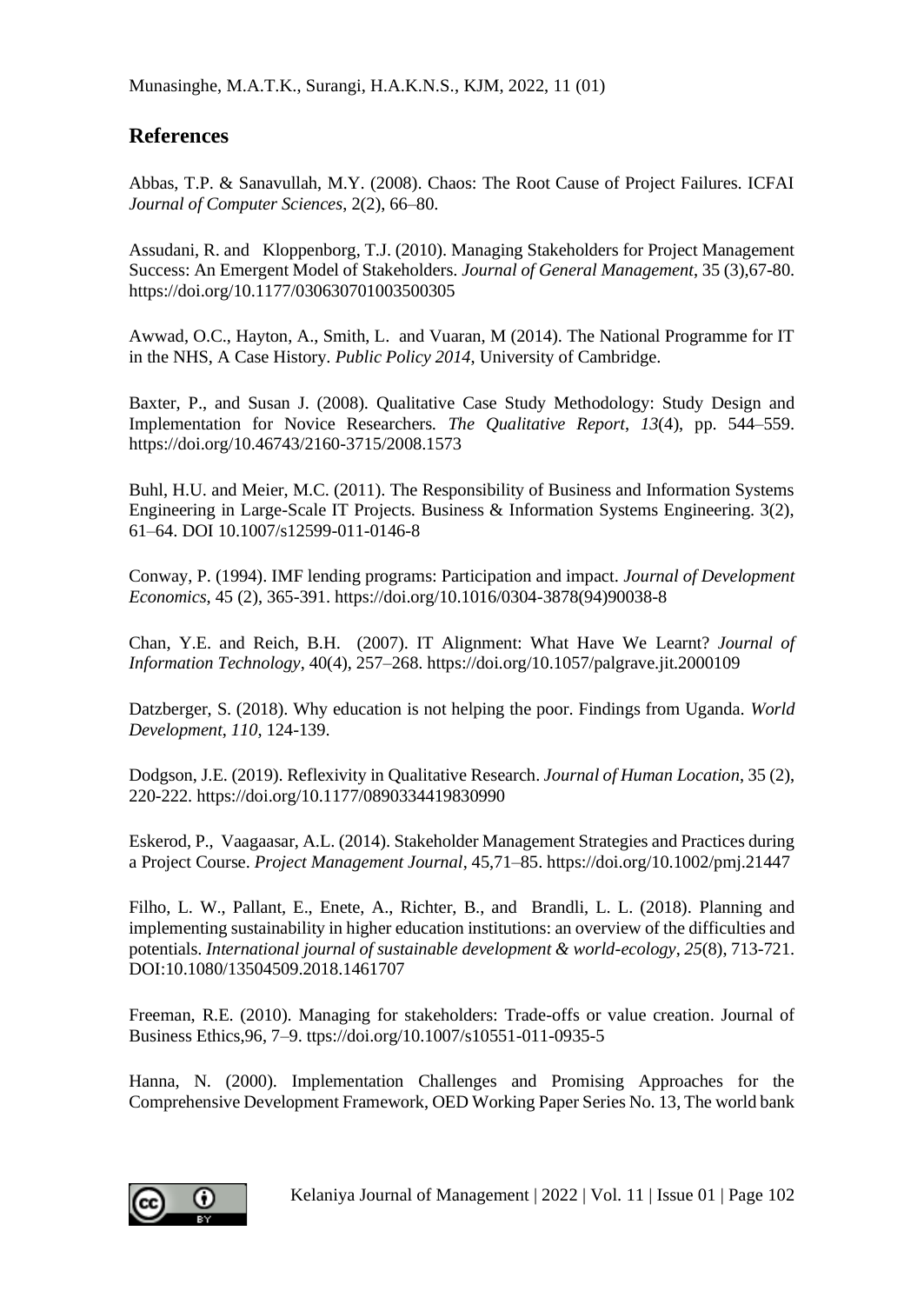Munasinghe, M.A.T.K., Surangi, H.A.K.N.S., KJM, 2022, 11 (01)

Harvey, C.R., Hoyle, E., Korgaonkar, R., Rattray, S., Sargaison, M., and Hemert, O.V. (2018). The Impact of Volatility Targeting, *Journal of Portfolio Management*, 45 (1), 14-33. : https://doi.org/10.3905/jpm.2018.45.1.014

Hung, H. (2011). Directors' roles in corporate social responsibility: A stakeholder perspective. *Journal of Business Ethics*,103, 385–402. https://doi.org/10.1007/s10551-011-0870-5

Lupton, D., and Lewis, S. (2021). Learning about COVID-19: a qualitative interview study of Australians' use of information sources. *BMC* Public Health. 21, 662. Australians' use of information sources. *BMC Public Health,* 21**,** 662. https://doi.org/10.1186/s12889-021-10743-7

Loh, T.C. and Koh, S.C.L. (2004). Critical elements for a successful enterprise resource planning implementation in small- and medium-sized enterprises. *International journal of production research*, 42 (17), 3433-3455. DOI: 10.1080/00207540410001671679

Michael, M and Ifemoa, A, (2020). Provisions for Agricultural Extension Services in the Implementation Manuals of the World Bank Assisted Fadama Development Projects in Nigeria: Gaps and Lessons, *Journal of Agricultural Extension*, 24 (3). Gaps and Lessons, *Journal of Agricultural Extension*, 24 (3). DOI:10.4314/jae.v24i3.12

Mukhwana, E. J. (2017). Transforming university education in Africa: lessons from Kenya. *African journal of rural development*, *2*(3), 341-352.

Munasinghe, A (2021). The World Bank credit facilities influence in framing higher education quality in Sri Lanka: a case study of commerce and management faculty, University of Kelaniya. *International Journal of Accounting & Business Finance*, 7(1), 80-97.

Miller, D and Hoper C, (2000). Learning to lend for off-grid solar power: policy lessons from World Bank loans to India, Indonesia, and Sri Lanka, *Journal o[f Energy Policy](https://www.sciencedirect.com/science/journal/03014215)*[, 28 \(2\)](https://www.sciencedirect.com/science/journal/03014215/28/2) 87-105. https://doi.org/10.1016/S0301-4215(99)00071-3

Mundy, K, and Verger, C. (2015). The World Bank and the global governance of education in a changing world order. *[International Journal of Educational Development](https://www.sciencedirect.com/science/journal/07380593)*, [40](https://www.sciencedirect.com/science/journal/07380593/40/supp/C) (1), 9-18. 10.1016/j.ijedudev.2014.11.021

Nancy C. A. (2001). Paying for Education: How the World Bank and the International Monetary Fund Influence Education in Developing Countries, *Peabody Journal of Education*, 76(3-4), 285-338.

Patil, R and Kumar, R. (2000). World bank EMCP malaria project in Orissa, India: A field reality. *[Trop Parasitol.](https://www.ncbi.nlm.nih.gov/pmc/articles/PMC3593465/)* 2011 Jan-Jun; 1(1), 26–29. 10.4103/2229-5070.72111

Philip W. Jones. (1997). On World Bank Education Financing. *Comparative Education*, 33(1), 117-130.

Psacharopoulos, G., & Patrinos, H. A. (2018). Returns to investment in education: a decennial review of the global literature. *Education Economics*, *26*(5), 445-458. 0.1080/09645292.2018.1484426



Kelaniya Journal of Management | 2022 | Vol. 11 | Issue 01 | Page 103